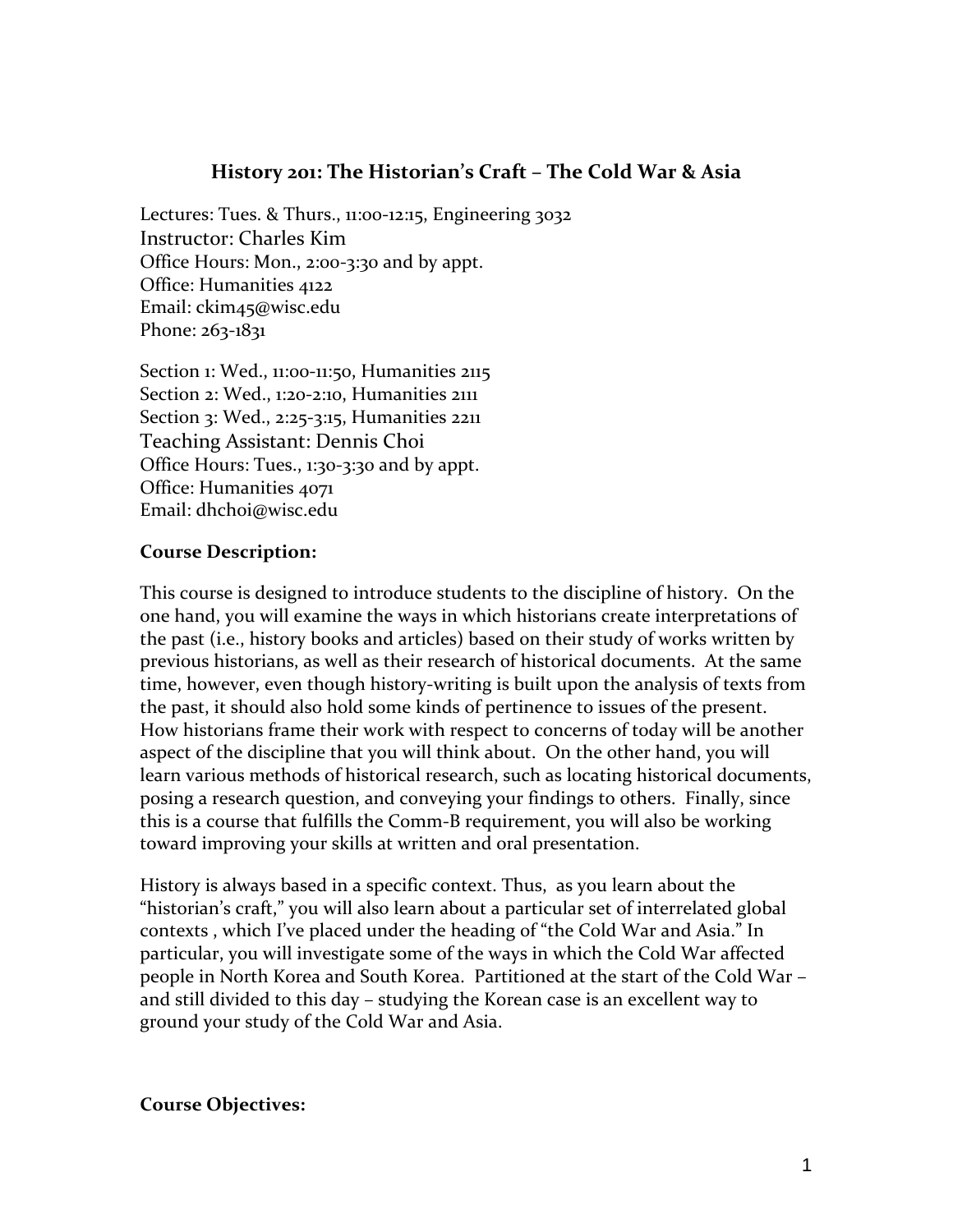- 1) Learn ways in which the study of history has relevance for the present.
- 2) Learn how to identify a scholarly argument and assess its historiographical significance. This skill will be useful in both academic and non-academic contexts, such as the workplace.
- 3) Learn how to engage in original primary source research and analysis. Again, this skill has applications beyond academics.
- 4) Learn how to convey your research findings more effectively to others, through writing, discussion, and formal presentations.
- 5) Gain a critical understanding of the Global Cold War, how it played out on the Korean peninsula, with close attention to the actions of Koreans, Americans, and other parties.

# **Required Texts:**

All readings will be available on our course page on Learn@UW under Content.

# **Course Requirements:**

- 1) Attendance & class participation (lectures & disc. section): 20%
- 2) Assignments: 20%
- 3) Take-home essay examination (Oct. 8:  $4-5$  pages):  $5\%$
- 4) Revision of take-home essay examination (Oct. 24; 4-5 pages):  $10\%$
- 5) First presentation (Nov. 6‐13; 5 min.): 5%
- 6) Powerpoint presentation, brief essay (2‐3 pages), and Research Process Worksheet for first presentation(Nov. 14): 10%
- 7) Preliminary analysis of prim. source for group proj. (Dec. 3; 2‐3 pages): 5%
- 8) Second presentation (Dec. 4-11, 5 min.): 10%
- 9) Group project presentation, incl. Powerpoint (Dec. 5‐12): 15%

# **Course Regulations:**

1) Because class participation is a significant portion of your final grade, attendance in lecture and discussion is mandatory. Unexcused absences, tardiness, and/or early departures will result in a poor participation grade –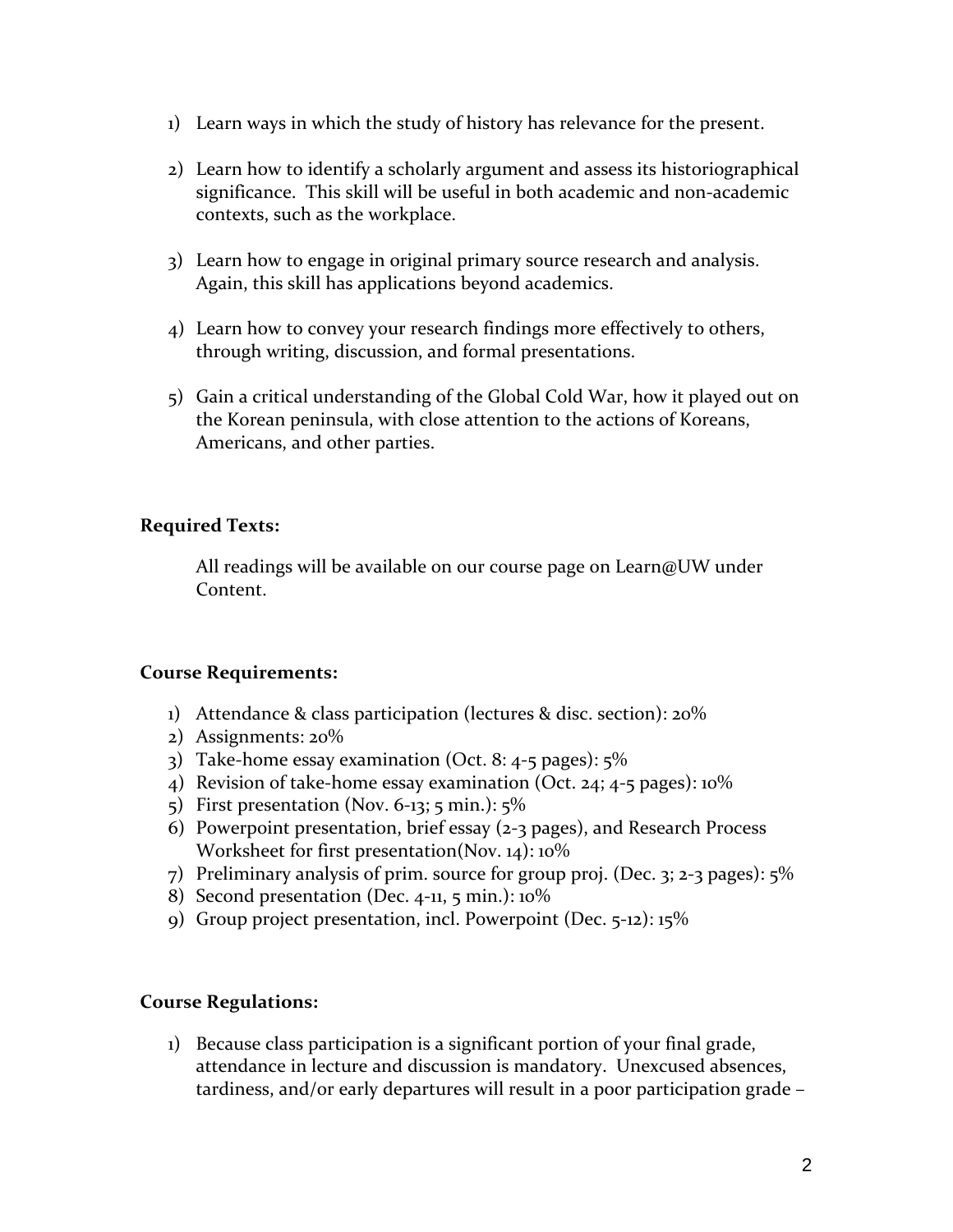and, possibly, failure in the class. In addition, failure to participate in discussion in an active and regular manner will result in a poor grade for participation. Get into the habit of reading the required readings and giving yourself enough time to think and raise questions about them. **This is the basic level of preparation that we expect from you for each of our meetings so that we can engage in informed and engaged discussions.** 

In order to encourage reading (and, by extension, to facilitate better class contributions), we will have several pop quizzes in lecture and/or discussion sections. Your performance on these quizzes will be calculated into your attendance and class participation grade. The lowest grade will be dropped. There will be no make‐up pop quizzes.

Finally, be sure to bring the assigned readings to every class meeting.

- 2) Submit all written assignments as an electronic file to Dropbox on the course page at Learn@UW in one of the following formats: doc, docx, pdf, rtf, or ppt. For some assignments, I will ask you to bring a hard copy to class so that you can use them in in‐class exercises.
- 3) The due date and time for all written assignments appear below. Since Comm‐B courses have a high volume of assignments, it is difficult for us to accommodate late work. Any written assignment that is submitted after the due date will receive a ten‐point deduction for each late day.

For assignments, we will be looking at the scores of your top eight assignments when we calculate your total score for class assignments. (To put it differently, you may opt not to submit up to two weekly assignments over the course of the semester).

- 4) Laptops and tablets may only be used during lecture for course‐related reasons, such as note-taking and referring to course readings. And, as a courtesy to your fellow students, your TA, and myself, please turn off your mobile phones before class starts so that we can maintain a focused learning environment.
- 5) Plagiarism will not be tolerated in any assignment for this course. It's perfectly fine to draw on academic work done by others, as long as you cite their work. However, it's unacceptable to use other people's work, while giving the impression that it is your own original work. For more on what constitutes plagiarism and how to avoid it, see the Writing Center's "Writer's Handbook":

http://writing.wisc.edu/Handbook/QuotingSources.html.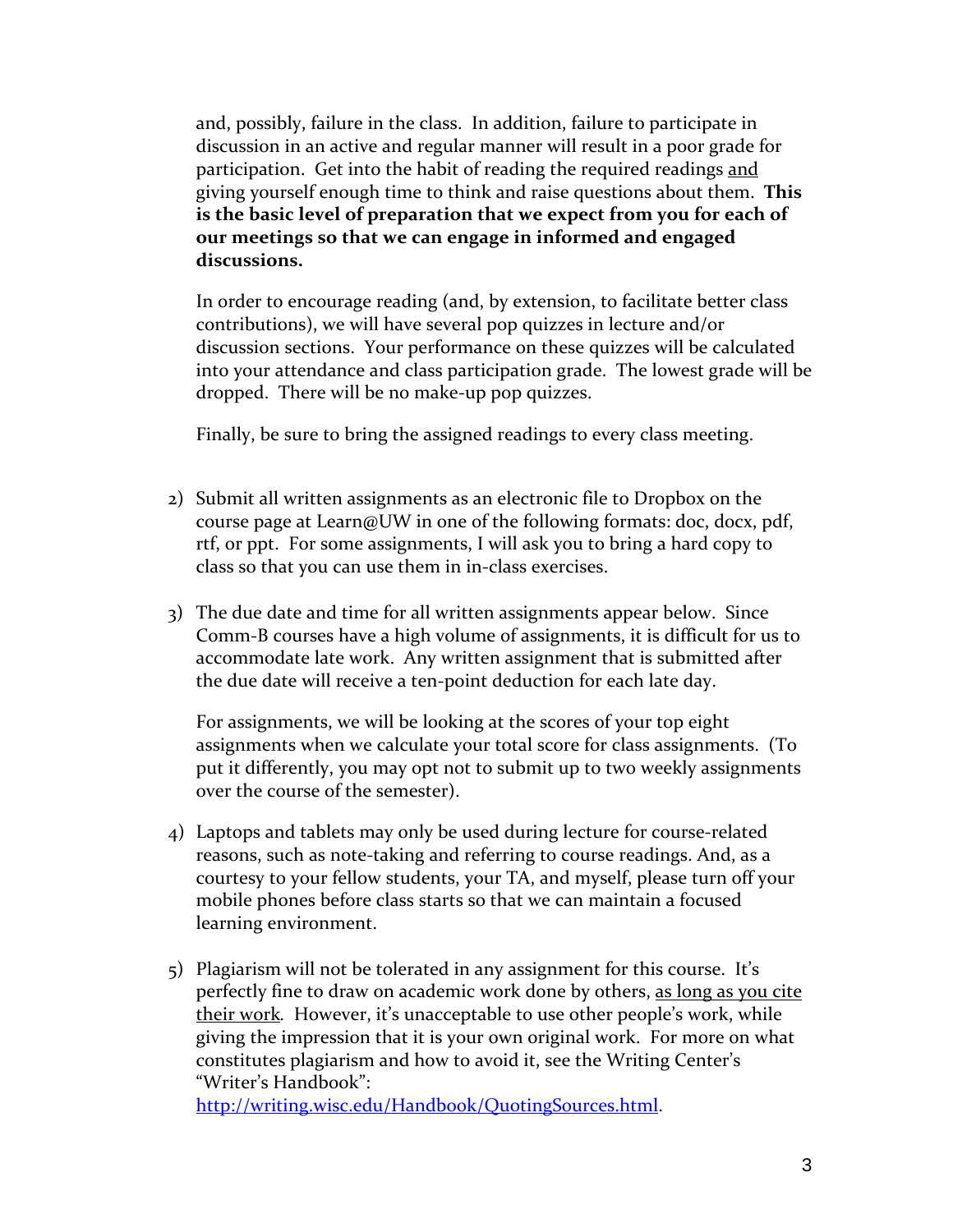## **Academic Accommodations for Students**

Please let me know at the start of the semester if you have a need for an accommodation in his course. If you have any questions about this or require any assistance, feel free to contact me or the McBurney Disability Resource Center.

# **A Note on the Syllabus**

I intend to stick closely to the contents of this syllabus, but, as we progress through the course, I may make some adjustments in readings and assignments. If I do so, it will be to improve the learning experience. I will do my best to make adjustments in as democratic a manner as possible, and to let you know ahead of time.

# **Course Schedule:**

## Week 1

Tues., 9/3 – Preliminaries

Wed., 9/4 – Introductions

Thurs., 9/5 – The Cold War & Asia: An Introduction

Read: This syllabus. Make sure you understand the expectations and requirements for this course. It is a contract between you, me, the TA, and your classmates.

Immanuel Wallerstein, "What Cold War in Asia? An Interpretative Essay," in *The Cold War in Asia: The Battle for Hearts and Minds* (Leiden: Brill, 2010), 15‐24.

Heonik Kwon, "Korean War Mass Graves," *The Asia‐Pacific Journal: Japan Focus*, August 1, 2008.

Assignment:

1. Based on the historical events that Wallerstein and Kwon refer to in their essays, create a timeline of the Cold War in Asia.

2. While Wallerstein provides an interpretation of the Cold War in Asia from the global perspective, Kwon provides one of how the Cold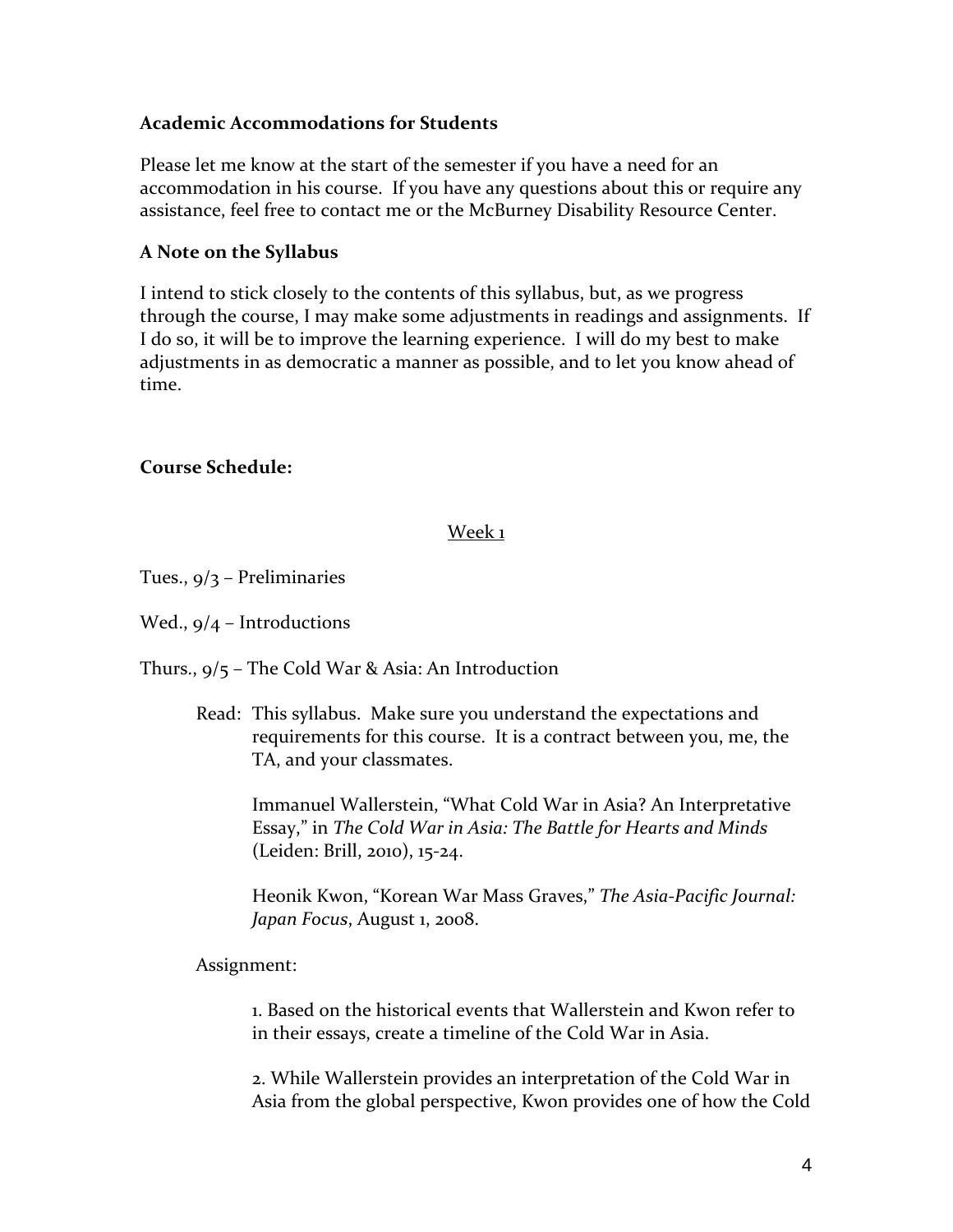War played out at the local level in Korea during the Korean War. Use their two essays to create a one‐sentence definition of the Cold War in Asia.

*Bring hard copies of both assignments to class AND submit them as electronic files to Dropbox on the course page at Learn@UW before class starts.*

## Fri., 9/6 – **Be sure to complete the online survey for the History Dept.**

## Week 2

Tues., 9/10 – What is "Ideology"?

Read: Michael Freeden, *Ideology: A Very Short Introduction* (Oxford: Oxford University Press, 2003), 1‐3o.

Assignment:

Review Althusser's conception of ideology, then watch this youtube clip: https://www.youtube.com/watch?v=C5z0Ia5jDt4

How did this Apple ad campaign from a number of years ago interpellate viewers?

*Bring a hard copy to class and submit as electronic file to Dropbox before class starts.*

Wed., Sept. 11 – Marxism in Asia

Thurs., Sept. 12 – American Ideology: The Cold War Consensus

Read: Elaine Tyler May, *Homeward Bound: American Families in the Cold War Era* (Basic Books, 1988), 3‐36.

Transcript of the Kitchen Debate available here: http://teachingamericanhistory.org/library/document/the-kitchendebate/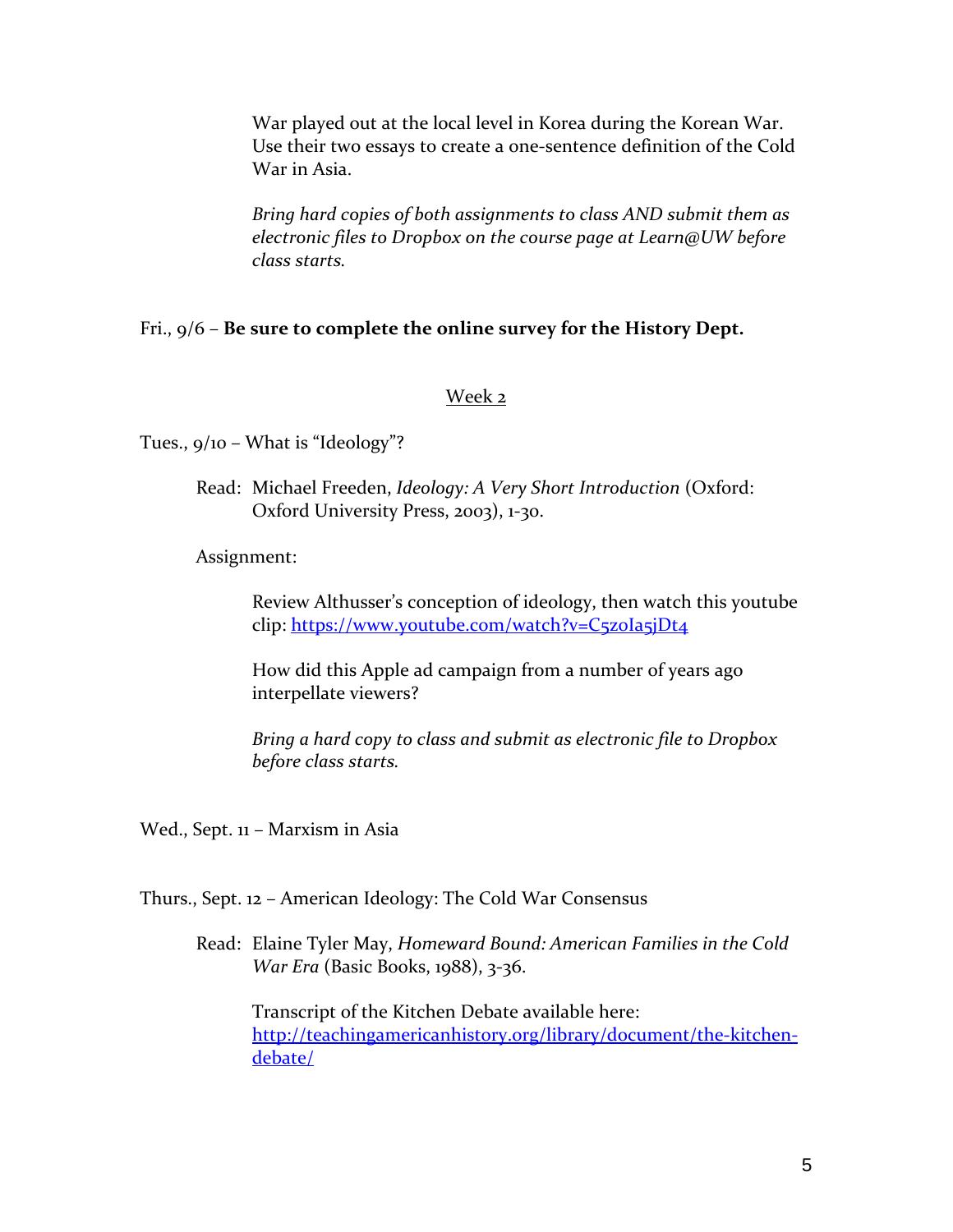### Week 3

Tues., Sept. 17 – Korean Nationalists during the Colonial Era

Read: Charles K. Armstrong, *The Koreas* (London: Routledge, 2007), 1‐17.

Wed., Sept. 18 – Korean Nationalism: Primary Sources

Read: Sin Paegu, "Urging the Vanguard of Social Movements to Come Forward," trans. Jiyeon Kim in *Imperatives of Culture: Selected Essays on Korean History, Literature, and Society from the Japanese Colonial Era* (Honolulu: University of Hawai'i Press, 2013), 29‐41.

Thurs., Sept. 19 – Liberation and the Division of Korea

Read: Sheila Miyoshi Jager, *Brothers At War: The Unending Conflict in Korea* (New York: W.W. Norton & Company, 2013), 46‐75.

Access this reading as an E‐Book through the online UW‐Madison Libraries catalog.

*Assignment due in class and as an electronic file in Dropbox before the start of class. Prompt will be provided later.*

### Week 4

Tues., Sept. 24 – The Creation of Separate Korean States

Read: Sheila Miyoshi Jager, *Brothers At War: The Unending Conflict in Korea* (New York: W.W. Norton & Company, 2013), 76‐93. (E‐Book)

Wed., Sept. 25 – Cold War Ideology: Primary Sources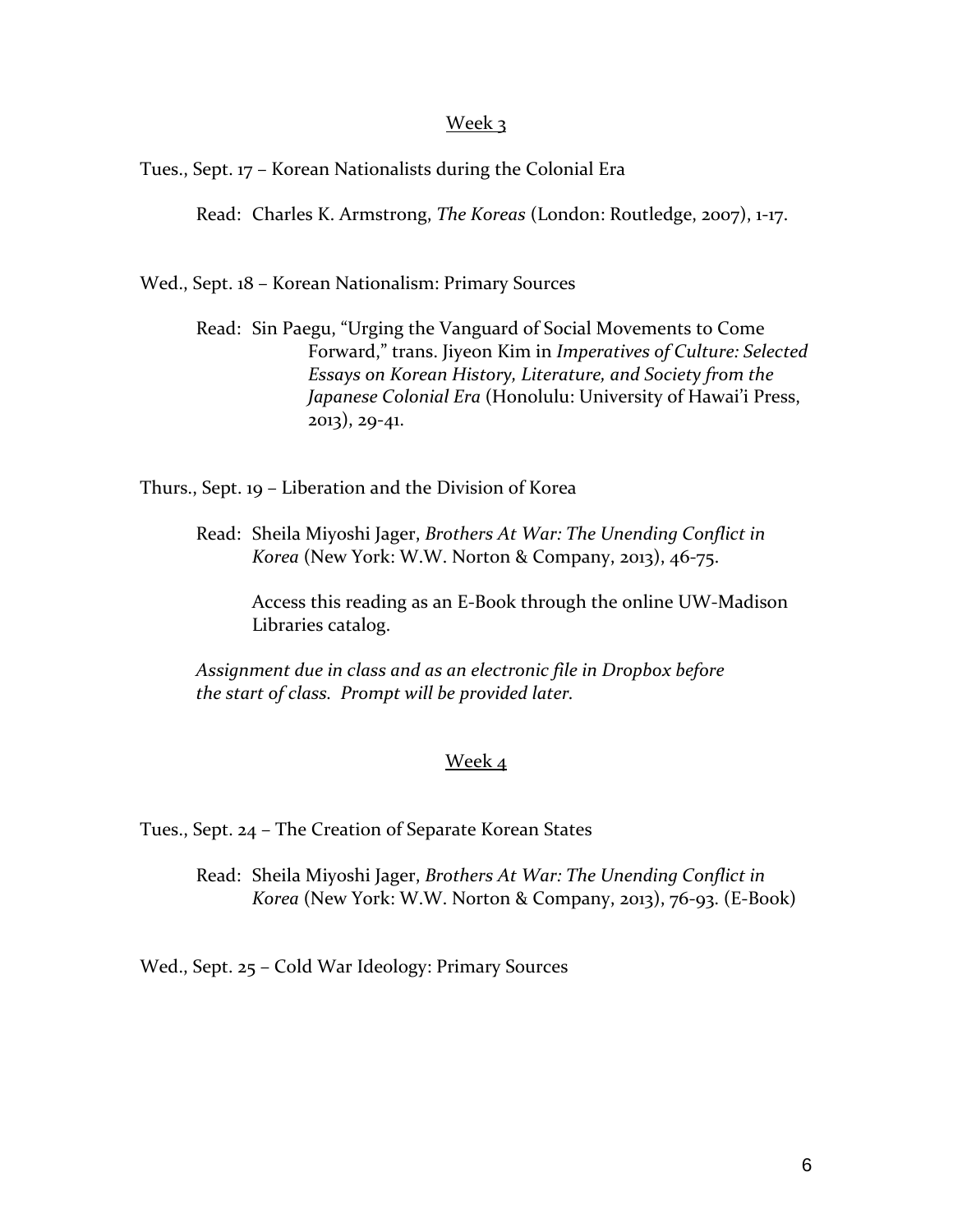Thurs., Sept. 26 – The Cheju (Jeju) Massacre

Read: Sheila Miyoshi Jager, *Brothers At War: The Unending Conflict in Korea* (New York: W.W. Norton & Company, 2013), 93‐103. (E‐ Book)

Bruce Cumings, "The Question of American Responsibility for the Suppression of the Cheju-do Uprising"

Heonik Kwon, *The Other Cold War* (New York: Columbia University Press, 2010), 103‐113.

*Assignment due in class and as an electronic file in Dropbox before the start of class. Prompt will be provided later.*

### Week 5

Tues., Oct. 1 – The No Gun Ri Massacre (1)

Read: Charles J. Hanley, Sang‐Hun Choe, and Martha Mendoza, *Bridge at No Gun Ri* (New York: Henry Holt & Company, 2001), 117‐146, 269‐ 284.

*Assignment due in class and as an electronic file in Dropbox before the start of class. Prompt will be provided later.*

Wed., Oct 2 – No Gun Ri Massacre: Primary Sources

Thurs., Oct. 3 – The No Gun Ri Massacre (2)

Read: Robert Bateman, *No Gun Ri: A Military History of the Korean War Incident* (Mechanicsburg, Penn.: Stackpole Books, 2002), 64‐100.

*Assignment* (one‐page synopsis of Bateman reading) *due in class and as an electronic file in Dropbox before the start of class. Guidelines will be provided.*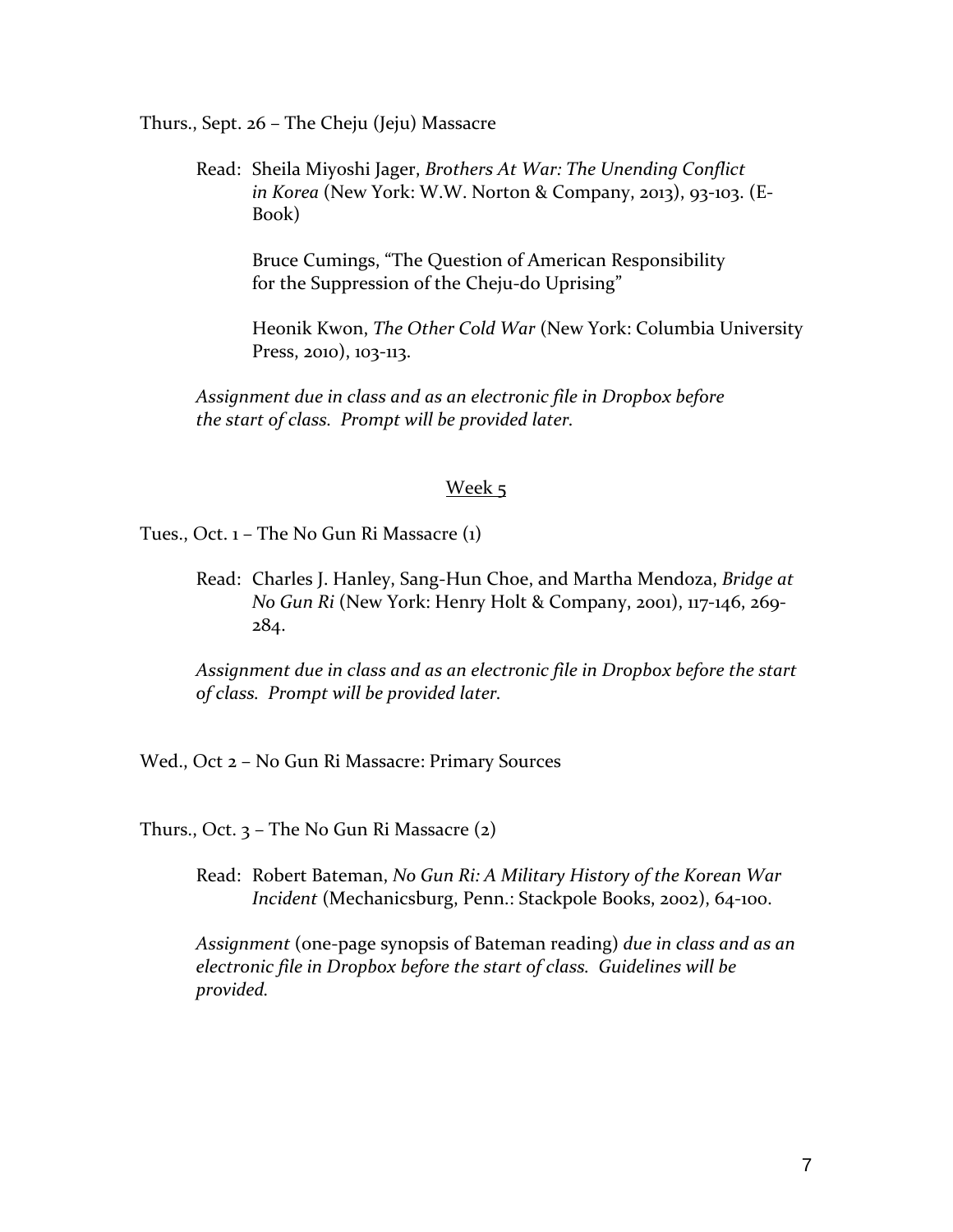#### Week 6

Tues., Oct. 8 – No Class – Take‐home essay examination

Submit in Dropbox by 5 pm

Wed., Oct. 9 – No Section

Thurs, Oct. 10 – Discuss Essays and Using Internet Sources

## Week 7

Tues., Oct. 15 – The Korean War (1): Two Distinct Interpretations

Dennis Merrill and Thomas G. Paterson, *Major Problems in American Foreign Relations* (Boston: Houghton Mifflin Company, 2005), 264‐ 280

*Assignment due in class and as an electronic file in Dropbox before the start of class. Prompt will be provided later.*

Wed., Oct. 16 – The Korean War in Film

Watch: *Welcome To Dongmakgol* (dir. Kwang‐Hyun Park, 2005, 133 min.)

Thurs., Oct. 17 – The Korean War (2): Recent Syntheses

Read: William Stueck, "The Korean War," in *The Cambridge History of the Cold War* (Cambridge: Cambridge University Press, 2010), 266‐287.\*

Heonik Kwon, "Korean War Traumas," *The Asia‐Pacific Journal: Japan Focus*, September 20, 2010.

*Assignment* (one‐page synopsis of Stueck reading) *due in class and as an electronic file in Dropbox before the start of class.*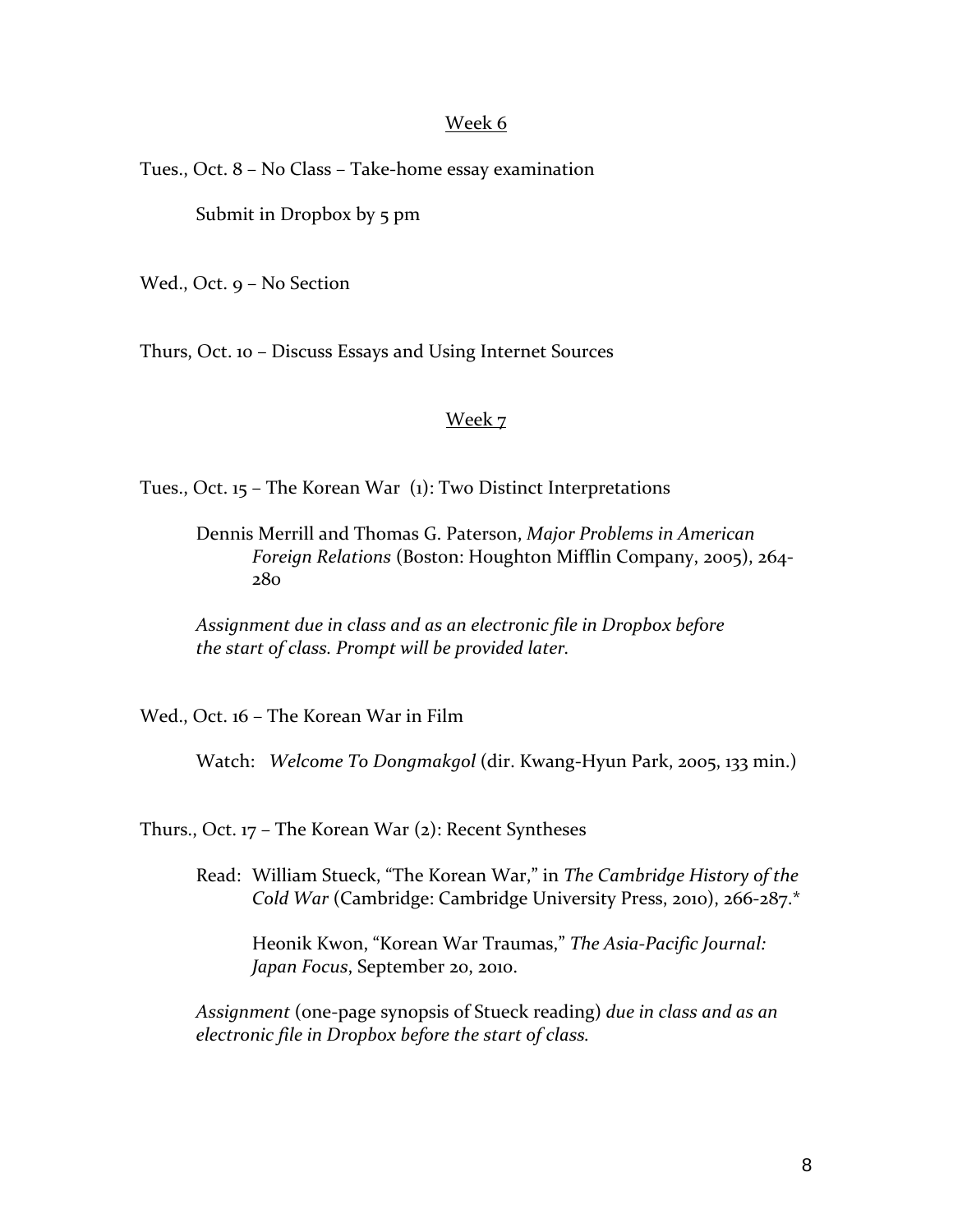#### Week 8

Tues., Oct. 22 – Using Primary Sources

Read: Walter Choinski, "My Tour in North Korea," unpublished letters.

*Assignment due in class and as an electronic file in Dropbox before the start of class. Prompt will be provided later.*

Wed., Oct. 23 – Primary Source Exercise (1)

Thurs., Oct. 24 – Locating Primary Sources (1)

*Revised essay due in class and as electronic file in Dropbox.*

### Week 9

Tues., Oct. 29 – Locating Primary Sources (2)

Wed., Oct. 30 - Primary Source Exercise (2)

*Assignment* (primary source) *due in section. Guidelines will be provided.*

Thurs., Oct. 31 – On Presenting Your Work

#### Week 10

Tues., Nov. 5 – Postwar North Korea, 1953‐1962

Read: Charles K. Armstrong, "'Fraternal Socialism': The International Reconstruction of North Korea, 1953‐1963," *Cold War History* (May 2005): 161‐187.

Wed., Nov. 6 – Presentations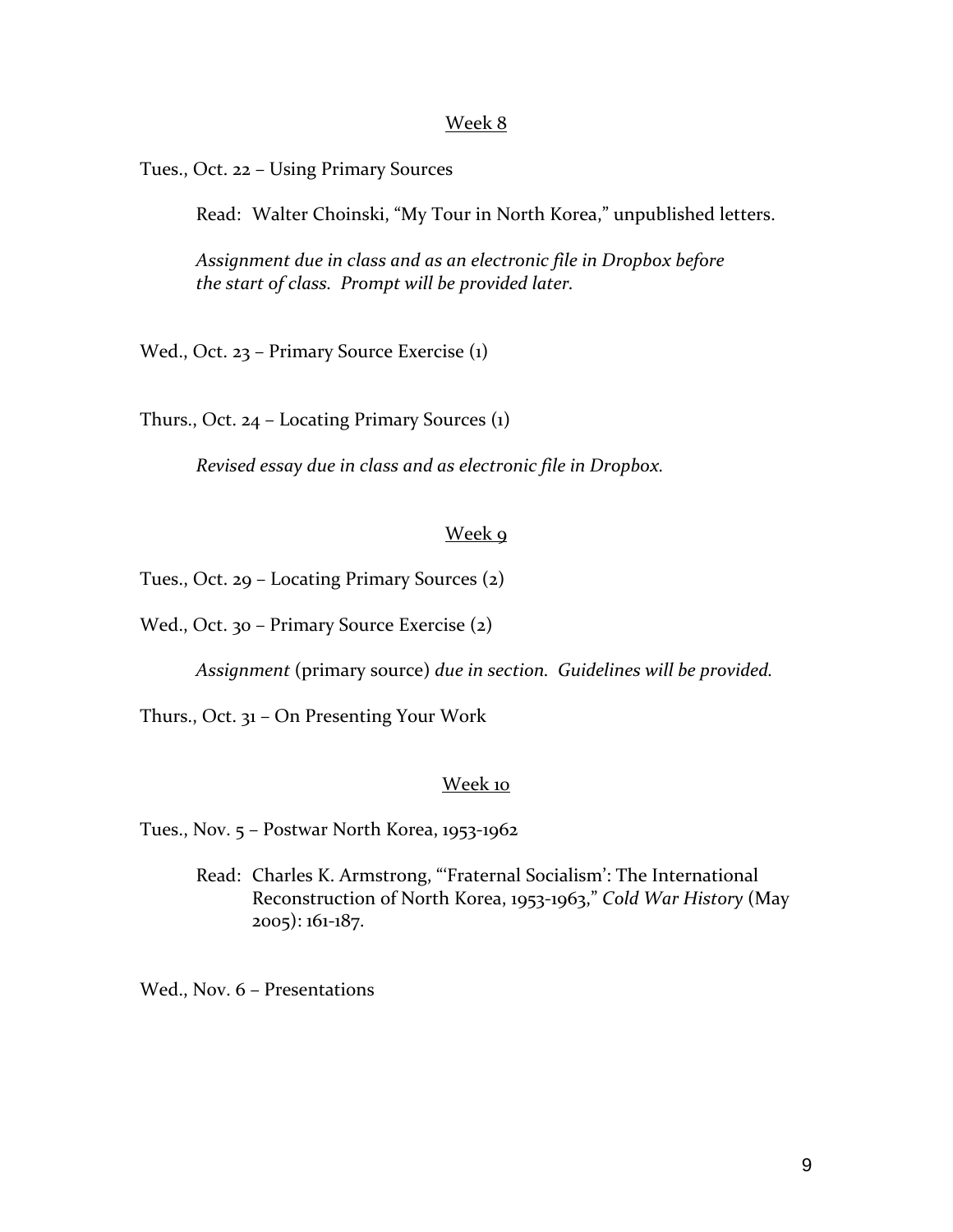Thurs., Nov. 7 – Postwar South Korea, 1953‐1965

Read: Taehyun Kim and Chang Jae Baik, "Taming and Tamed by the United States," in *The Park Chung Hee Era* (Cambridge, Mass.: Harvard University Press, 2011)*,* 58‐84.

### Week 11

Tues., Nov. 12 – South Korea, North Korea, and the Vietnam War

Read: Sheila Miyoshi Jager, *Brothers At War: The Unending Conflict in Korea* (New York: W.W. Norton & Company, 2013), 499‐532. (E‐ Book)

Wed., Nov. 13 – Presentations

Thurs., Nov. 14 – The "Second" Korean War

*Powerpoint presentation, 2‐3 page essay, and Research Process Worksheet are due in class and on Dropbox before the start of class.* 

### Week 12

Tues., Nov. 19 – The Northern Limit Line

Read: Nan Kim, "Reading the Yŏnp'yŏng Island Shelling and Its Aftermath," *Journal of Asian Studies* (May 2011), 337‐356.

*We will assign topics for your group project in class.*

Wed., Nov. 20 – Finding Good Secondary Sources